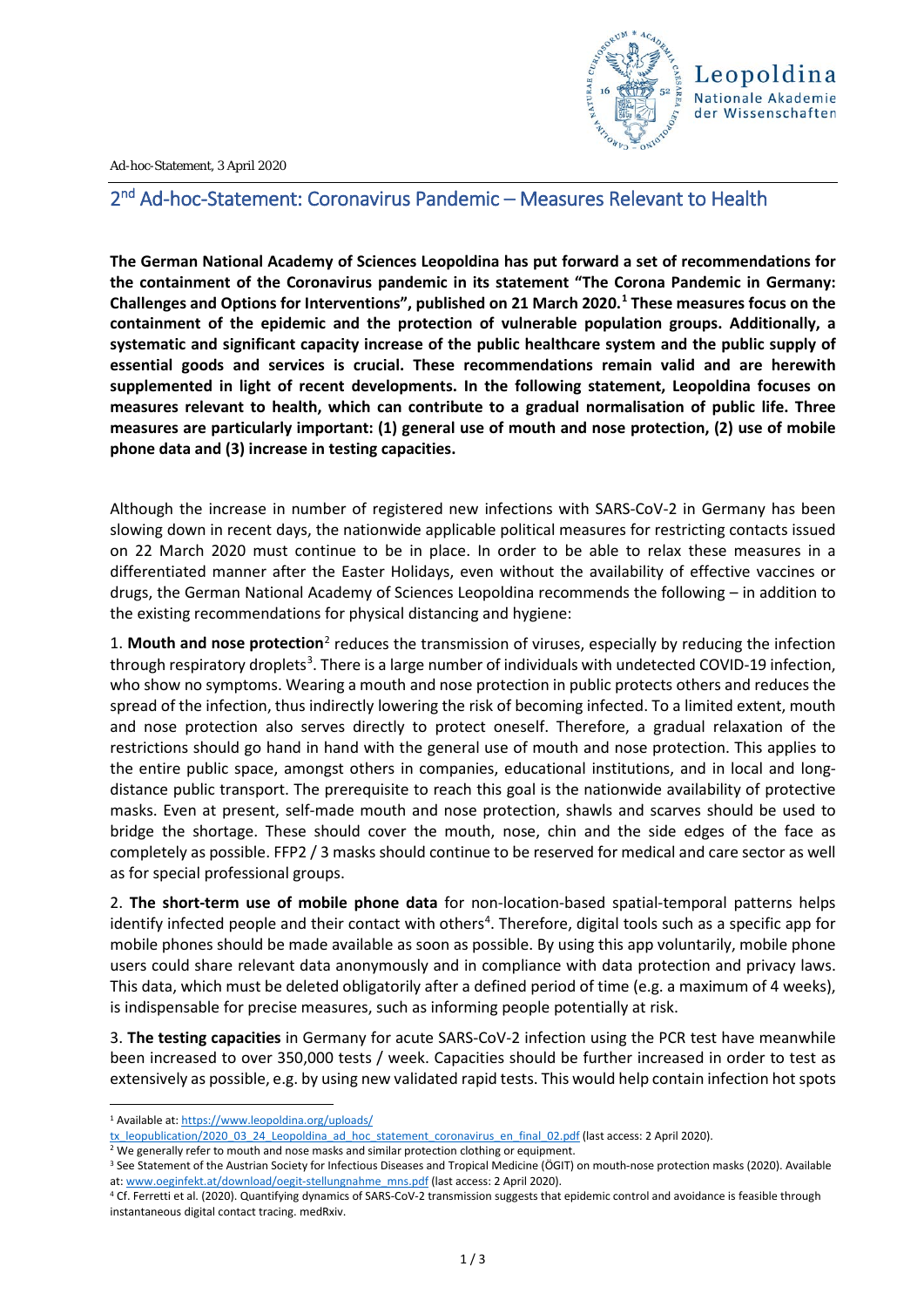and impose adequate quarantine measures. To increase testing capacities, facilities of veterinary medicine and research institutions could be temporarily used for testing. Additionally, serological tests (antibody detection tests) must be validated and established, and relevant capacities must be increased.

**Statistical modelling of new infections: A) without the measures proposed in this statement (nose and mouth protection, testing, use of digital data, physical distancing and hygiene recommendations, targeted quarantine); B) with an optimal implementation of the proposed measures and C) real data from South Korea.**

Trend and projection (scenarios)<sup>[5](#page-1-0)</sup> of new infections<sup>[6](#page-1-1)</sup> in Germany since 4 April 2020. The dashed line marks 20 April 2020. The shaded area in scenarios A) and B) describes the uncertainties of the prediction. Note: A) and B) are semi-logarithmically scaled and C) is linearly scaled. A) A) This scenario presents a gradual 100<sub>k</sub> restart of public life without the implementation of the protective  $10<sub>k</sub>$ measures proposed in this statement. New cases per day New cases per day  $1<sub>k</sub>$ 100  $10$ 07.03. 04.04. 02.05. 30.05. 27.06. B) B) This scenario presents an optimal 100k implementation of the proposed measures in parallel with the gradual relaxation of restrictive measures  $10<sub>k</sub>$ imposed on public life (and based on Vew cases per day New cases per day the assumption that the number of  $1<sub>k</sub>$ new infections caused by an infected person can be reduced to less than 100 1.0).  $10$  $\overline{1}$ 07.03. 04.04. 02.05. 30.05. 27.06 C) C) This scenario displays the development of daily new infections in 1000 Vew cases per day in South Korea South Korea from 15 February 2020 to New cases per day in South Korea 1 April 2020, where appropriate 750 measures are being implemented.[7](#page-1-2) **The South Korean example shows that**  500 **even if the measures are implemented consistently, new infections cannot be**  250 **avoided completely. Therefore, scenario B) is an idealised model.**  $\theta$ 15 19 23 27 02 06 10 14 18 22 26 30 February March March April February March March April

4. Furthermore, a representative and randomised testing of the population for acute infections and immunity is required urgently. This is the prerequisite for a realistic assessment of the epidemiological

<span id="page-1-0"></span> <sup>5</sup> Calculation is based on the following model: Maier and Brockmann (2020) Effective containment explains sub-exponential growth in confirmed cases of recent COVID-19 outbreak in Mainland China. arXiv preprint arXiv: 2002.07572.

<span id="page-1-1"></span><sup>6</sup> Numbers are based on the survey of Johns Hopkins University available at:<https://bit.ly/2ytUdh3> (last access: 2 April 2020).

<span id="page-1-2"></span><sup>7</sup> Image fro[m https://www.worldometers.info/coronavirus/](https://www.worldometers.info/coronavirus/) (last access: 2 April 2020).